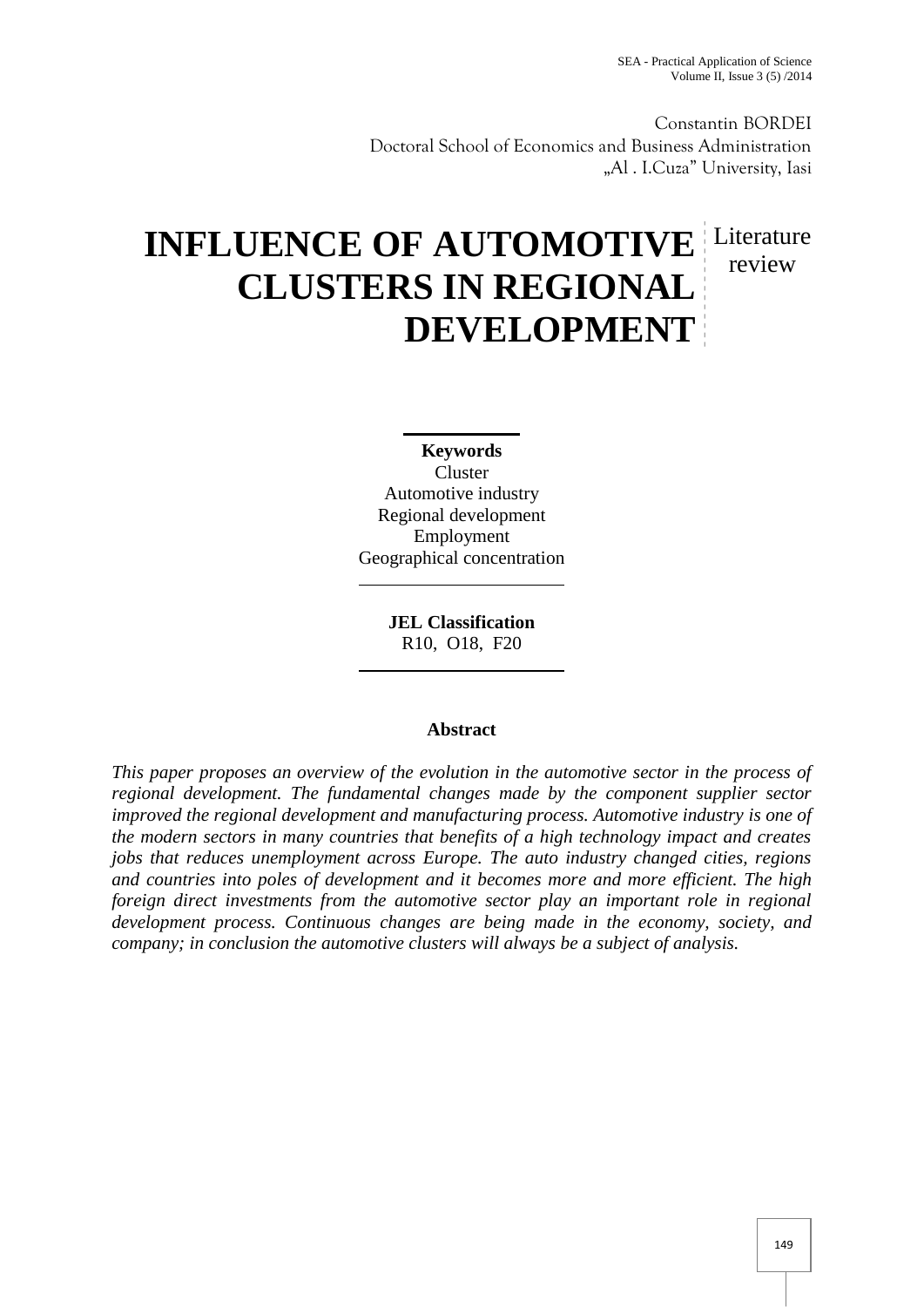### **1. Introduction**

In recent years, "cluster strategies" have become an economic development trend among state and local policymakers. An industry cluster is defined as a group of firms, related economic actors and institutions, which as a result draw productive advantage from their mutual proximity and connections. Cluster analysis contributes to diagnosing a region's economic strengths and challenges and identifying realistic means to shape the region's economic future. However, many policymakers and practitioners possess a limited understanding of what clusters are and how to build economic development strategies around them (Cortright, 2006).

Business clusters are important for countries because they significantly increase countries' competitiveness. In Europe there are several countries with major business clusters. On a top 10, Italy ranks 2, Finland is on position 6, Germany occupies 8 level, then come Switzerland and the United Kingdom. It is proof that these countries have profitable clusters in a wide industry range (Ketels, Memedovic, 2008). The European Commission supports clusters through different mechanisms. Significant amounts are allocated for the creation of clusters (such as "Action Collective" in France and "ZIM-NEMO" in Germany), information services to enhance overall company sophistication, or guide research efforts (University of St. Gallen, 2013). Also, funding is allocated to promotion activities, especially through investment promotion agencies. The main targeted sectors are: ICT, Pharmaceuticals, Medical devices, Biotechnology, Aerospace, Automotive, Energy they and Environmental Technologies (UNCTAD, 2013).

# **2. Clusters under analysis**

The analysis of industrial clusters became a very actual topic for academic debates and for Governments trying to foster economic growth. An industry cluster is a geographically bounded collection of similar and/or related firms that together create competitive advantages for member firms and the local economy.

Clusters are a specific form of spatial organization of multiple sectors of industry and services. Overall seen, clusters are the most mature form of organization of production in the post-industrial era. Research made on existing cluster structures prove that clusters are an important promoter of regional development. Clusters have positive impact on the other sectors of local and regional economy and notably contribute to the development of their international competitive advantage (Bojar, Bojar, 2011). Through external effects, such as technological spill-over, clusters influence other sectors of local and regional economy and hence lead to raising their

international competitive advantage. The clusterlike structures are seen as stimulators of regional development capable to contribute significantly to the growth of export and attract considerable amounts of foreign investments (European Commission, 2006). Partnership within the cluster structures leads to a wide array of synergy effects and thus cluster participants can benefit even more. Especially small and medium-sized enterprises can benefit from this cooperation, taking into consideration that they can put together their innovative potential, then team up and apply for external funds more effectively. Cluster structures represent an important step towards explaining the reasons for non-uniform distribution of economic activities in space and resultant disparities in economic development between various regions. (Bojar, Bojar, Zminda, 2008).

"Cluster" notionis a derivativeof the diamond theory and refers to interconnected groups of firms and institutions associated in a similar domain, geographically concentrated. If the existence of the four elements of the diamond is important, than it is expected that clusters appear and evolve because they are an efficient production structure in which firms can operate (Pralea et al, 2006).

An effect of the systemic nature of Porter's diamond is that nations don't have a single competitive industry; contrary, the diamond creates an environment that promotes competitive industrial clusters (Martin, 2002). Competitive industries are not isolated, but connectedby vertical connections (buyer-seller) or horizontal (clients, technologies and commune channels). In addition, are notdissipated, butgeographically concentrated. Acompetitive industryhelps create another through a mutual supported process. Once formed a cluster, industries within it are mutually reinforcing. Benefits are transmitted and used at all levels, vertically and horizontally. Fierce competition in an industry affects the rest of the cluster industries through products, bargaining power and diversification (Tiemstra, 1994).The entry of other industries in cluster hurry the upgrading by stimulating diversity of approaches in research and developmentand by facilitating the introduction of new strategies ands kills. Because of the suppliers or customers behavior who have contact with other competitors, information freely disseminate and innovation is quickly transmitted. Interconnections within cluster,often unanticipated, lead to the observation of new ways to compete or opportunities (Kärkkäinen, 2008).Thus, the cluster becomes a vehicle form a intaining diversity, helping to overcome inertia, inflexibility and convenience that may occur in the competitive environment, phenomena thats low or halt the competitive modernization and innovation.

In other words, clusters support the competitiveness based on the multitude of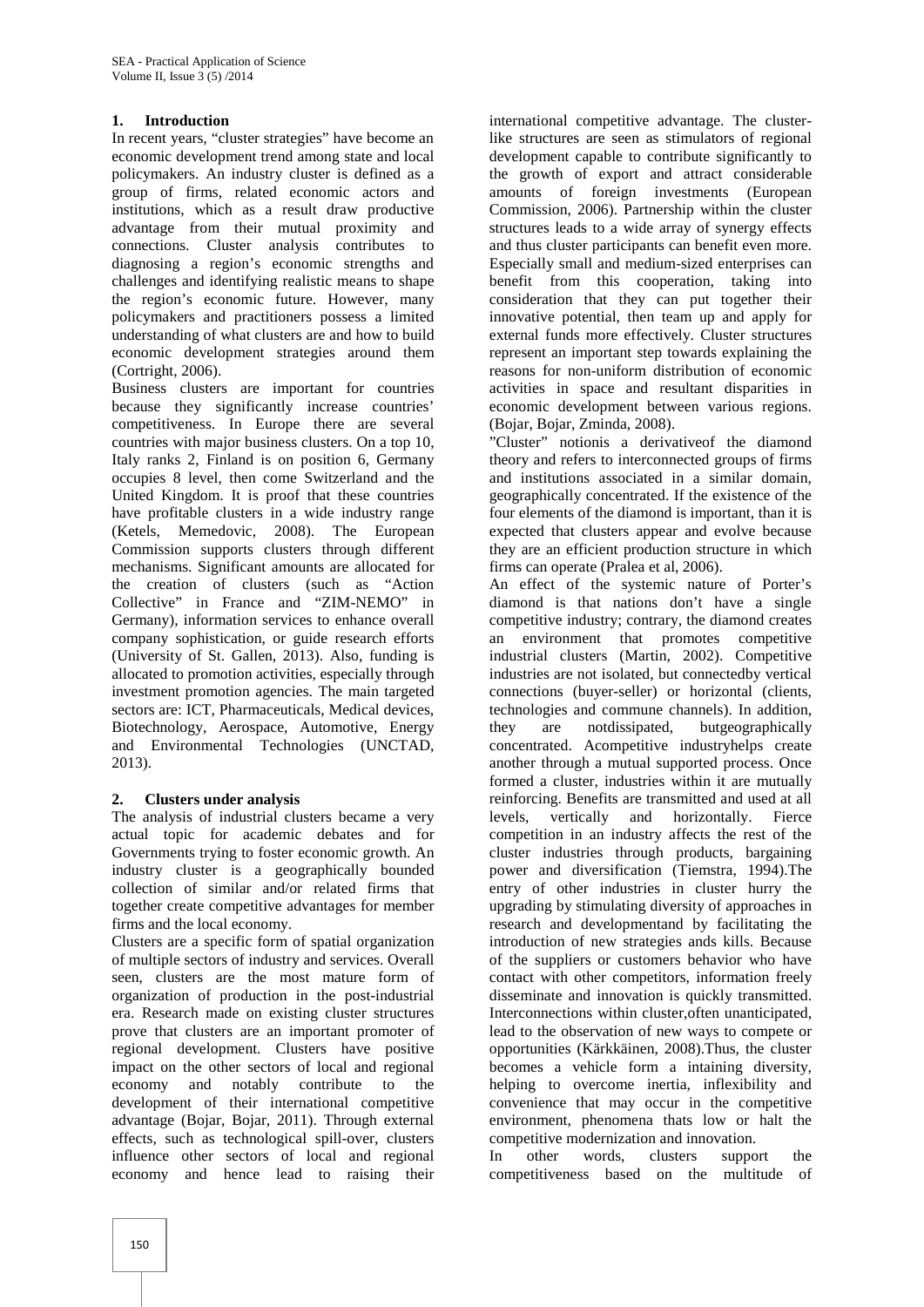connections that are made between the component factors of the diamond (European Commission, 2003). Geographical concentration of firms allows more efficient access to information, labor and specialized suppliers. Opportunities for innovation are more easily perceived in the cluster. Also, clusters reduce barriers to entry, given that new firms have access to a stable source of resources. A major challenge for any economy is to update their sophistication of clusters to more advanced high value activities (Snowdon, Stonehouse, 2006).

#### **3. Automotive industry – an overview**

The automobile industry is a pillar of the global economy, a main driver of macroeconomic growth and stability and technological advancement in both developed and developing countries, spanning many adjacent industries(AT Kearney, 2013).

Inrecent years automotive electronic systems extend beyond the vehicle it self and are turning into connected vehicle technology. Using the most advanced innovationsinthissectorthey want to achieve a better safety,mobility and environmental protection. (Hill, 2012).

The car is one of the most complex objects that buyers can purchase. The automotive industry remains one of the most competitive industries in the world and is one in which new ideas in design meet the latest innovations. The automotive Industry adopts new vehicle technologies relating to vehicle electronics, connectivity low emissions, powertrain fuel economy, safety that make thecompanies in this sectorto benefit fromthe opportunities given by these clusters and to locate closer to the most important research centers.The main development trends in the automotive industry are (Stratmann, Reiner, 2010):

- Markets are characterized by worldwide overcapacities and increasing competition.
- Car manufacturers will respond by an offensive model policy, reduced development times and a shortening of the product cycle and by outsourcing more complex development tasks to first and second suppliers resulting in a declining vertical range of manufacture.
- Rapid changes in technology (car electronics, fuel cell, etc.) will contribute further to the transformation of the supply chain (figure 1).

The resulting pressure of large enterprises on suppliers will translate into a high innovation and cost pressure especially for SMEs. Clusters have proven a successful framework for suppliers to respond to high cost and innovation pressure in terms of facilitating enterprise access to resources such as technology,qualification, information on market requirements, business support services and finance (OECD, 2007).

The core automotive industry (vehicle and parts makers) supports a wide range of business segments, both upstream and downstream, along with adjacent industries (figure 2).

This leads to a multiplier effect for growth and economic development. Furthermore, R&D and innovation within automotive can benefit other industries, such as the insurance industry's use of innovative ideas (for example, automotive telematics).

Automotive contributes to several important dimensions of nation building: generating government revenue, creating economic development, encouraging people development, and fostering R&D and innovation (figure 3) (Center for Automotive Research, 2011).

**Generating revenue**. The automotive sector contributes significant tax revenues from vehicle sales, usage-related levies, personal income taxes, and business taxes. Production and sales of new and used vehicles, parts, and services deliver excise, sales, value-added, and local taxes and import duties. For instance, in Japan, auto-related taxes totaled \$7.72 billion in 2012, roughly 9 to 10% of all tax revenues, according to the Japan Automobile Manufacturers Association. In the United States, auto contributes \$135 billion per year, including 13% of state tax revenues and 2% of federal tax revenues. In India, duties collected from sales of motor vehicles, accessories, and fuel contributed 7 to 8% of central tax collections in 2012.

Additionally, as automakers reap the benefits of globalization through exports, they also generate foreign exchange earnings. This is crucial to a country's current-account performance and trade balance with other economies. Not surprisingly, the share of automotive exports is higher in developed countries than in emerging economies—18% in Germany and 17% in Japan, compared with 6% in Brazil and 5% in India. However, for some developing economies, 4 to 6% of export earnings are offset by vehicle imports and auto components.

**Economic development.** The automotive industry is important to global economic development. Globally, automotive contributes roughly 3% of all GDP output; the share is even higher in emerging markets, with rates in China and India at 7% and rising.

There is also a close correlation betweenforeign direct investment (FDI) inflows and automotive output, particularly in developing economies. For example in China, the correlation between growth in auto output and FDI is almost 1 to 1, as the automotive industry's rise has closely tracked that of China's economy. Automotive FDI also brings investment in related industries and can lead eventually to the development of a wider automotive ecosystem. In South Korea, for example, 40% of total FDI in 2000 was for the automotive industry, providing the country a crucial step out of its recession following the 1997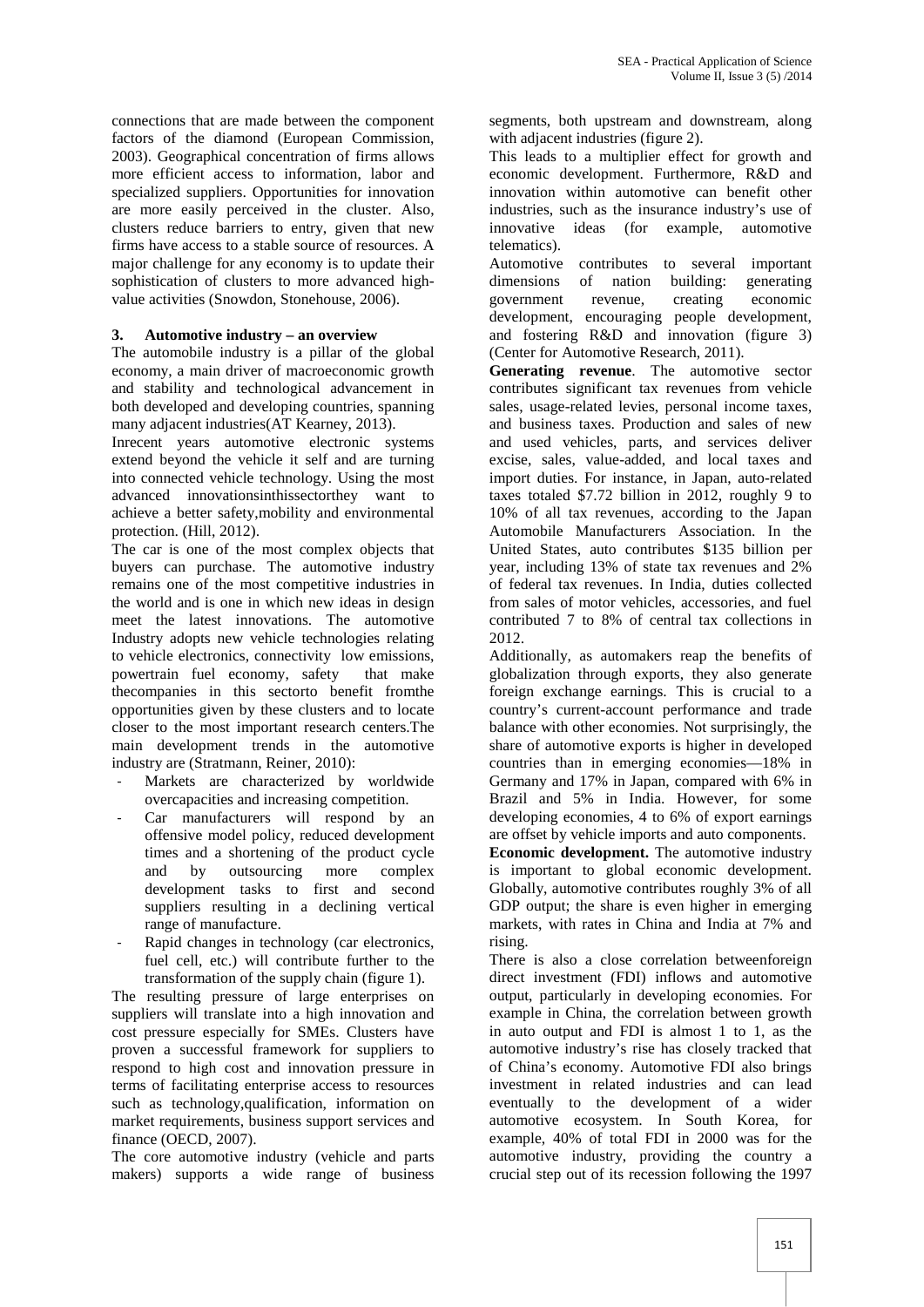Asian financial crisis. Today, South Korea is the world's fifth-largest vehicle producer, and has benefited from a multiplier effect as adjacent industries (such as steel and finance) also profit from the growth. Steel sales, for example, went from 55 thousand tons in 2002 to 210 thousand tons in 2012. Every job in the core auto industryleads to more than four additional jobs in upstream or downstream industries.

Economic development is primarily in two areas:

• *Industrial development*. Across the world, auto is a spark for regional development. Industrial clusters form as original equipment manufacturer (OEM) plants are surrounded by component manufacturing facilities, including steel plants, glass manufacturers, used car dealerships, aftermarket shops, and transportation service providers. These clusters lead to new municipalities with solid road infrastructures, railway and freight connectivity, and new housingdevelopments. Most major auto economies have these clusters, including Detroit in the United States and Ulsan in South Korea. In developing countries, these clusters include the ABC region near São Paulo in Brazil; Pune, Gurgaon, and Chennai in India; and Guangzhou province in China, where more than 55 automakers, 100 component suppliers, and 200,000 workers now reside. In 2007, Guangzhou contributed to 13 percent of China's total GDP and had a GDP per capita roughly 75 percent higher than the national average.

• *Mobility*. Automobiles have revolutionized the concept of mobility, with goods and people now easier than ever to move across geographic regions. For decades, developed countries have witnessed how increased vehicle ownership and improved transport infrastructures have led to counter urbanization—the migration of people, businesses, and industry from cities to newly developed suburban areas. This trend is spreading to emerging economies. In New Delhi, for example, significant development has arisen in the suburbs of Noida and Gurgaon, bringing crucial revenue sources for their respective states.

**People development.** Worldwide there is one motor vehicle for every five people; in the United States there is one car for every 1.25 citizens. Automobiles can increase quality of life through increased mobility, comfort, and safety.

The industry also contributes to job creation and skill development. Its numerous forward and backward links bring both direct and indirect employment. To put this in context, 313,000 people were employed by OEMs in the United States in 2010, and another 1.1 million worked for adjacent industries. All told, 5% of the U.S. workforce had direct or indirect links to automotive. In South Korea, OEMs accounted for 270,000 jobs in 2011, and related industries added 1.4 million jobs overall—a multiplier of more than five—adding up

to 7% of the country's workers. In Japan, the industry employs 5.4 millionpeople, representing 8 to 9% of the total workforce.

Given the complex nature of the industry, employees develop valuable skills covering R&D, design, sourcing, manufacturing, supply chain, sales, and marketing. In this regard, automotive is a training ground for developing technical and managerial expertise valuable in many industries and for the entire economy.

**Fostering R&D and innovation.** R&D investment by automakers is driven by consumer demands for more product variety, better performance, improved safety, higher emission standards, and lower costs. Auto companies spend the third most on R&D of any industry—\$108 billion compared to \$111 billion spent by technology companies and \$120 billion spent by pharmaceuticals.Automotive makes up a significant percentage of total manufacturing R&D spending in the auto hubs of Germany (33%), Japan (20%), and South Korea (18%).

The automotive industry remains at the forefront of cutting-edge manufacturing technology, which has spread to other industries. Production processes that germinated in automotive—for example, Ford's assembly line manufacturing and the lean principles of the Toyota Production System—are now common in many industries. Automotive pioneered the use of robots as an automation solution; robotics today is a \$25 billion industry, with food and beverage, pharmaceuticals, and communications among the industries using this technology extensively. The auto industry's supply chain integration and modular sourcing have been influential as well. Automakers were among the first companies to transfer direct task responsibilities, such as design, engineering, R&D, and purchasing, to suppliers. By focusing on core processes, automakers have improved profitability and served niche markets more efficiently (AT Kearney, 2013).

# **4. Clusters in practice – The case of Europe**

The automotive industry in Europe is undergoing a period of change marked by increasing global competition, a far-reaching transformation of the supply chain and high innovation dynamics. The resulting innovation and cost pressure is felt particularly hard at the level of small and medium sized enterprises (SMEs). Over the last years cluster initiatives in the automotive sector have been established across Europe with the aim to support the regional supply industry. Innovation networks between car manufacturers, suppliers, research institutions as well as supporting institutions have proven successful in responding to new market and technological challenges (Deloitte, 2009).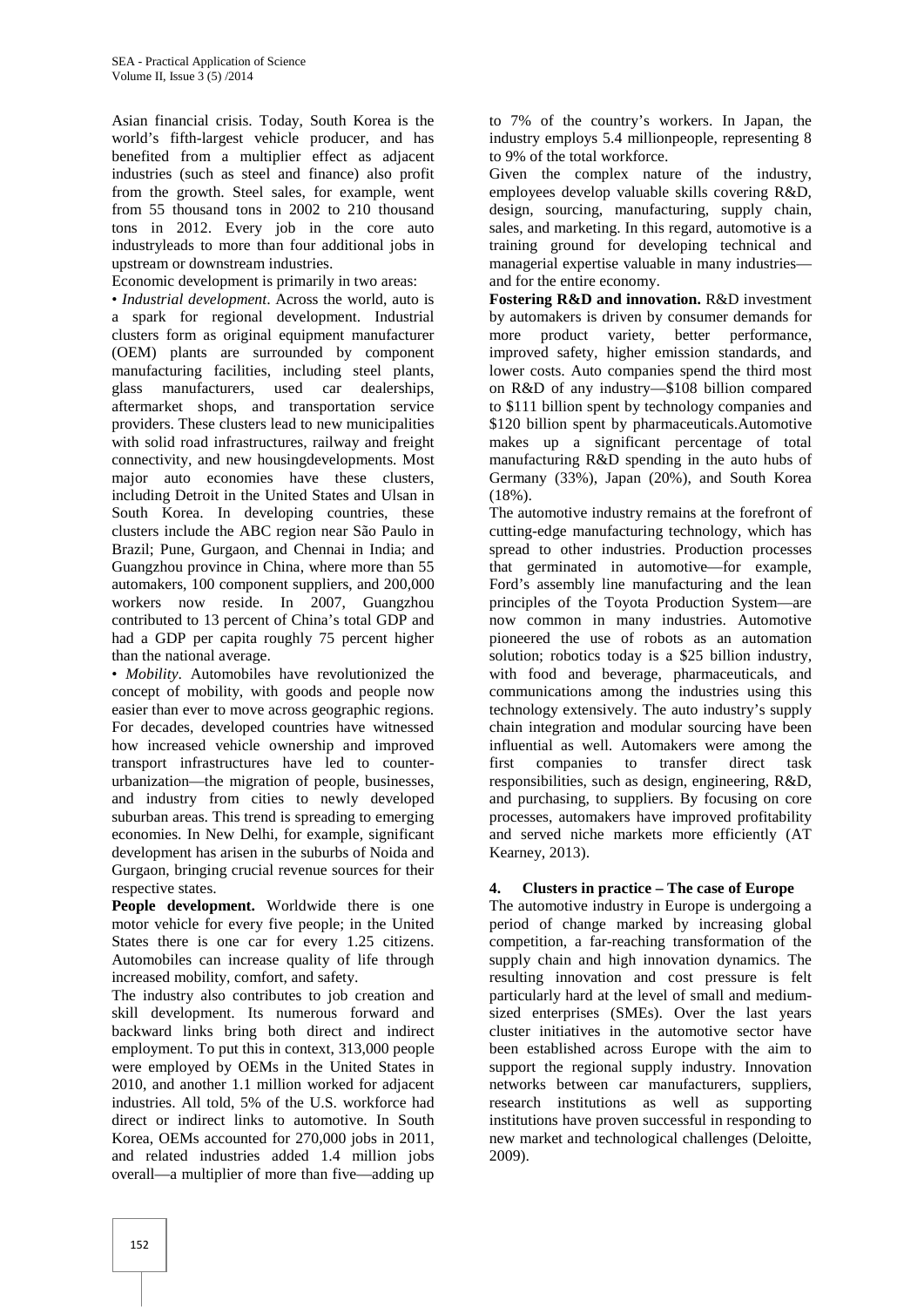On a global level, The European Union is one of the largest producers of motor vehicles. It is an important employer of proficient workforce and a promoter of knowledge and innovation. It represents Europe's largest private investor in research and development (R&D). It also makes a significant contribution to EU's Gross Domestic Product (GDP), and the level of exports is higher than the imports. Thus, the automotive industry is essential for Europe's welfare.

Shaping new networks and strengthening existing clusters will improve the competitiveness of the European automotive industry. Transnational clustering of the European automotive supply industry and the development of strategic partnership between existing clusters will help strengthening the European automotive sector (Stratmann, Reiner, 2010).

The main objectives of the European Commission regarding the automotive sector are (European Commission, 2006):

- a. To intensify the competitiveness of the automotive industry - The aim is identifying and assessing policy issues of significant importance to the competitiveness of the EU automotive industry and finding solutions that involve economic, social and environmental objectives.
- b. To complete, adapt and simplify the Internal Market regulatory framework - The work on improving the Internal Market is built upon the introduction of the EC Whole Vehicle Type-Approval System which allows manufacturers to have a vehicle "type" approved in one Member State and after that to have the ability to market the vehicle in all other Member States without any other tests.
- c. To promote globalization of the technical regulatory framework through UNECE - Global technical harmonization is a key factor in strengthening the competitiveness of the European automotive industry world-wide. The EU is a Contracting Party to two agreements of the United Nations Economic Commission for Europe (UNECE): the 1958 Agreement on Uniform Technical Prescriptions for Vehicles, and the Global Agreement of 1998.

Some of the best known global automotive players have their roots in Europe. German and French companies hold four spots in the global production top ten. Additionally, Europe has some strong niche players especially in the premium segment. Not surprisingly, a strong European network of sophisticated suppliers has developed. The role of suppliers in the production process is increasing because of technological innovation and especially

through organizational innovations in the value chain. Again, EU enlargement facilitates this development by combining affordable labor with the proximity to traditional European automotive clusters. Globalization is a driving force in the industry as reflected by the fact that new supplier and manufacturing locations are predominantly built up in Eastern Europe. The other side of globalization is the success on international markets. The industry is traditionally strongly positioned in trade and invests abroad, too. Especially markets as China and Russia have become promising sources of growth and profits (figure 4) (Elms, Low, 2013).

Automotive clusters, including cars, buses and truck assembly, engines and other components, are an area where Europe is among the strongest regions in the world economy. This success builds on a network of 39 regional clusters (out of a total of 259 regions) that meet two orthree of the cut-off values and account for more than 50% of all European employment in the category. These regional clusters are interlinked by international strategies of manufacturers and suppliers, which can capitalize on the differentiation of local cluster conditions (European Commission, 2013).

The European cluster Observatory, defined by owning statistical information and analysis in what concerns European clusters, identified the top performing clusters from the automotive sector. The classification was made by the following criteria: size (sufficient share of total European employment) specialization (more specialized than country average) and focus (large share of regional employment).

Countries which possess clusters in the automotive industry are: Czech Republic, France, Germany, Italy, Sweden and United Kingdom. All these represent a total of 653,381 employees.

For being more specific,

- Czech Republic has two separate clusters: in Severovychod (30,191 e mployees) and in Stredni (28,842 employees);
- France has two advanced clusters, in Franche-Comté (21,483 employees) and in Lorraine (17,878 employees);
- Italy has an important automotive cluster in Piemonte (61,098 employees).
- Germany represents a powerful pillar in the automotive sector, with a total of seven specialized automotive clusters. These clusters are present in: Niedersachsen (124,680 employees), Stuttgart (115,385 employees), Oberbayern (84,360 employees), Karlsruhe (39,293 employees), Kassel (18,420 employees), Unterfranken (17,949 employees) and Niederbayern (16,986 employees).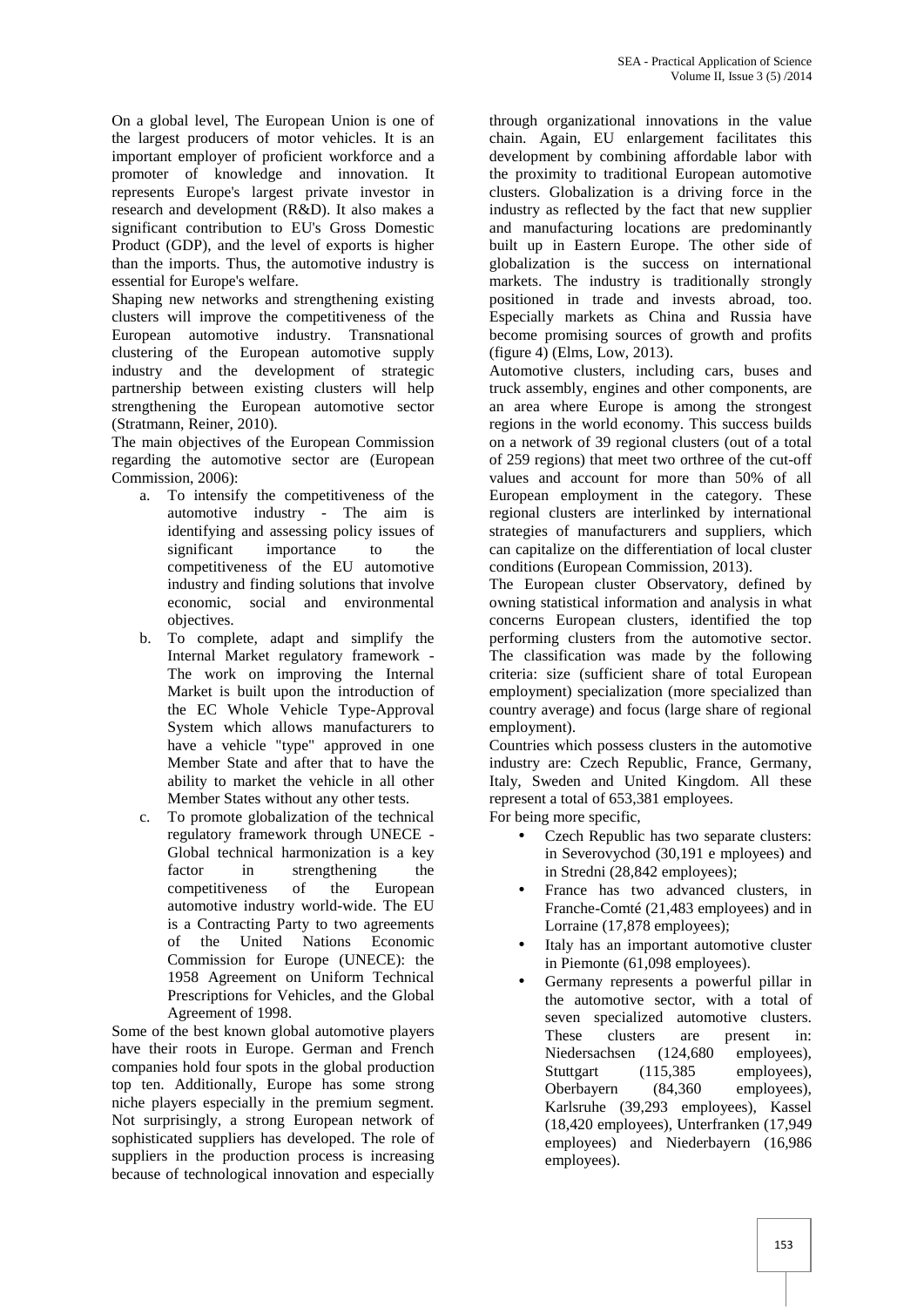A survey of cluster organizations in Europe reveals that cluster organizations put their focus on building an identity, a strategy and brand for the cluster, and enhancing innovation through collaboration across innovation gaps and joint R&D projects. Less focus is put on business development among member firms (export promotion, commercial cooperation and joint purchasing). Thus, clusters have carved out a position as important vehicles within the innovation agenda for Europe (Ketels, Lindqvist, Solvell, 2012).

During the last decades EU has shifted political focus to innovation, the knowledge economy and sustainable competitiveness. Cluster based strategies have become central place in industry policy, but also in connection with regional and science policy at the EU level.

Cluster based strategies – as part of industry, innovation, regional and science policy – should account for both a rejuvenation of established industries in Europe, as well as paving the ground for new emerging industries. The chances of success are improved if such policy initiatives are fact-based.

# **5. Conclusions**

somewhat paradoxically, strengthened the role of clusters and furthered their development. Companies face increasing choices for locating their activities in places that provide the best business environment for their specific needs. The more markets globalize, the more likely it is that resources will flow to more attractive regions, reinforcing the role of clusters and driving regional specialization. In this process, clusters tend to become increasingly specialized and increasingly connected with other clusters providing complementary activities.

Due to clusters, many European regions have developed competitive advantages in specialized activities such as financial services (London), petrochemicals (Antwerp), flowers (Holland), and biopharma (the Danish Swedish border region). Successfulclusters have also significantly increased their global reach – attracting people, technology and investments, serving global markets, and connecting with other regional clusters that provide complementary activities inglobal value chains.

Regions that do not specialize may be in danger of falling behind. Therefore all of them need to be provided with the conditions and opportunities to participate successfully in this process.

#### **Acknowledgment**

This work was cofinanced from the European Social Fund through Sectoral Operational Programme Human Resources Development 2007- 2013, project number POSDRU/159/1.5/S/142115 "Performance and excellence in doctoral and

postdoctoral research in Romanian economics science domain".

#### **References**

- [1] Bojar, E., Bojar, M., Zminda, T. (2008), The clusters as a factor attracting foreign direct investment in less developed regions, *Romanian Journal of Regional Science,* 2 (1), 54-67
- [2] Bojar, E., Bojar, M. (2011). *Clusters as a vehicle for regional development*, http://www sre.wu.ac.at/ersa/ersaconfs/ersa11/e110830aFin al00058.pdf
- [3] Cortright, J. (2006). *Making Sense of Clusters: Regional Competitiveness and Economic Development,*http://www.brookings.edu/researc h/reports/2006/03/cities-cortright
- [4] Elms, D., Low, P., (2013).*Global value chains in a changing world*, http://www.wto.org/english/res\_e/booksp\_e/aid 4tradeglobalvalue13\_e.pdf
- [5] Hill, K. (2012). *Knowledge Clusters in the Automotive Industry*, http://www.areadevelopment.com/Automotive/ Auto-Industry-Site-Selection-Guide-2012/US automotive-innovation-knowledge-clusters- 1176144.shtml
- [6]Kärkkäinen, R., (2008). *Clustering and International Competitiveness of Information Technology Industry in the Saint Petersburg Area*,
- Faculty of Technology Management, Department of Industrial Management, Lappeenranta, Research report 199
- [7] Ketels, C., Memedovic, O. (2008). From clusters to cluster-based economic development, *Int. J. Technological Learning, Innovation and Development,* Vol. 1, No. 3, 375-392
- [8] Ketels, C., Lindqvist, G., Solvell, O., (2012). *Strengthening Clusters and Competitiveness in Europe*, http://www.clusterobservatory.eu/system/modul es/com.gridnine.opencms.modules.eco/provider s/getpdf.jsp?uid=24556356-27a4-4be4-8c38 e71775018a19
- [9] Pralea, S., Maha, L., B lțătescu, S., (2006). *Teoria comerțului internațional*, Ed. Univ. Al.I.Cuza, Ia i
- [10] Snowdon, B., Stonehouse, G. (2006).Competitiveness in a globalised world: Michael Porter on the microeconomic foundations of the competitiveness of nations, regions, and firms*Journal of International Business Studies* 37**,** 163–175
- [11] Stratmann, G., Reiner, R. (2010). *Clustering in the automotive sector,* European Innovation Workshop,ftp://ftp.cordis.europa.eu/pub/paxis/d ocs/gerrit\_stratmann.pdf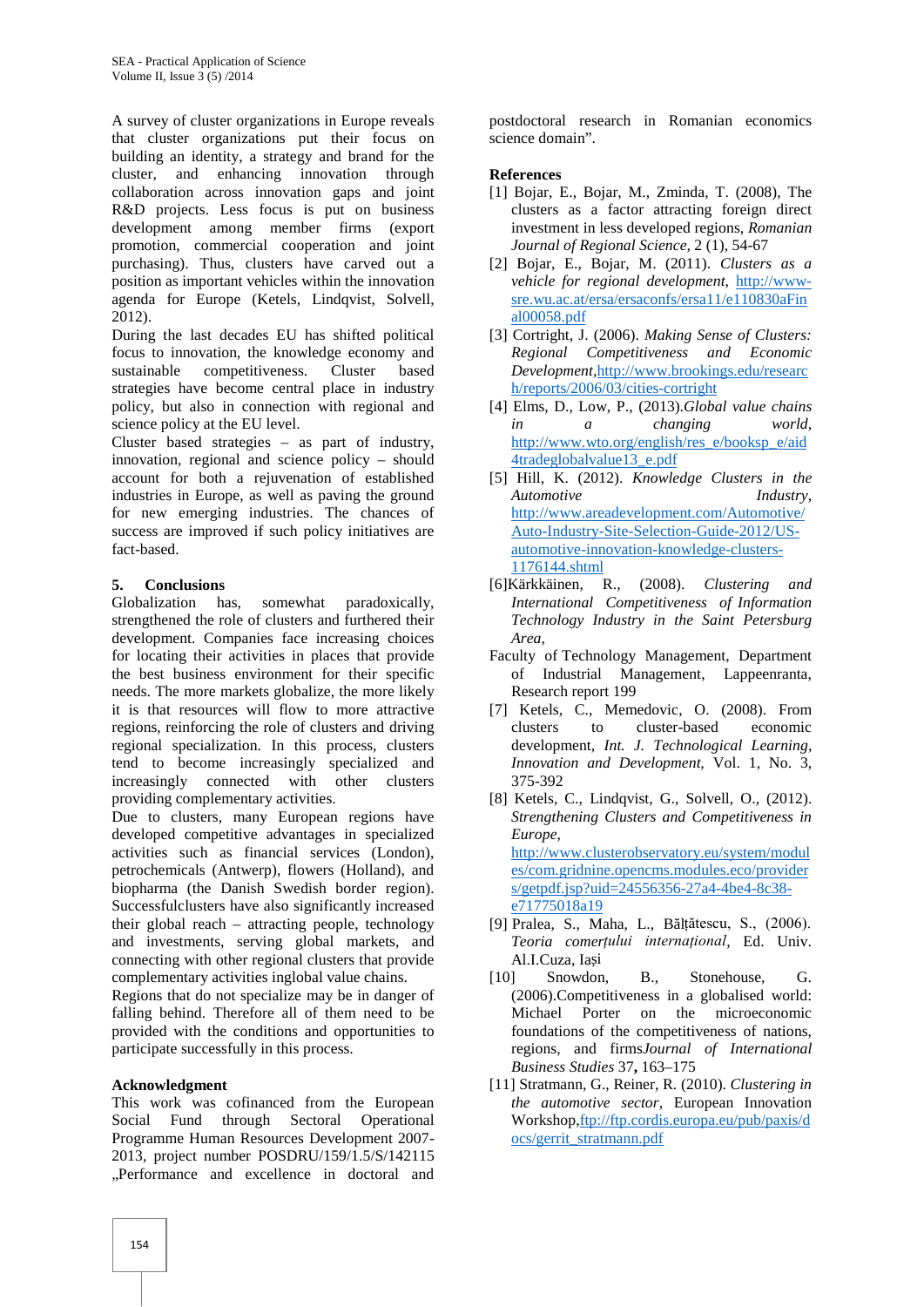- [12]Tiemstra, J., (1994). Competitiveness and Industrial Policy*, International Journal of Social Economics*, Vol. 21 Iss: 8, 30 - 42
- [13] ATKearney, (2013). *The Contribution of the Automobile Industry to Technology and Value Creation*, http://www.atkearney.ro/paper/- /asset\_publisher/dVxv4Hz2h8bS/content/the contribution-of-the-automobile-industry-totechnology-and-value-creation/10192
- [14] Center for Automotive Research,  $(2011)$ . *Green and Connected*, http://www.cargroup.org/assets/files/green.pdf
- [15] Deloitte, (2009). *A new era: Accelerating toward 2020 — An automotive industry transformed*, http://www.deloitte.com/assets/Dcom- Peru/Local%20Assets/Documents/pe\_A\_New\_ Era\_Online\_final.pdf
- [16] European Commission, (2003). *A Study on the Factors of Regional Competitiveness*, http://ec.europa.eu/regional\_policy/sources/doc gener/studies/pdf/3cr/competitiveness.pdf
- [17] European Commission, (2006).*CARS 21- A Competitive Automotive Regulatory System for the 21st century*, http://ec.europa.eu/enterprise/sectors/automotiv e/files/pagesbackground/competitiveness/cars21 finalreport\_en.pdf
- [18] European Commission, (2013*).Innovation Clusters in Europe: A statistical analysis and overview of current policy support*, http://www.central2013.eu/fileadmin/user\_uplo ad/Downloads/Tools\_Resources/Cluster.pdf
- [19] European Commission, (2014*). Automotive industry,*http://ec.europa.eu/enterprise/sectors/a utomotive/index\_en.htm
- [20] OECD, (2007). *Moving Up the Value Chain:Staying Competitive in the Global Economy*,
- http://www.oecd.org/industry/ind/38558080.pdf [21] University of St. Gallen (2013). *Clusters*,
- http://www.g2e-lab.com/clusters-in-europe.html [22] UNCTAD, (2012).*Investment Policy*
- *Framework for Sustainable Development*, http://unctad.org/en/PublicationsLibrary/diaepc b2012d5\_en.pdf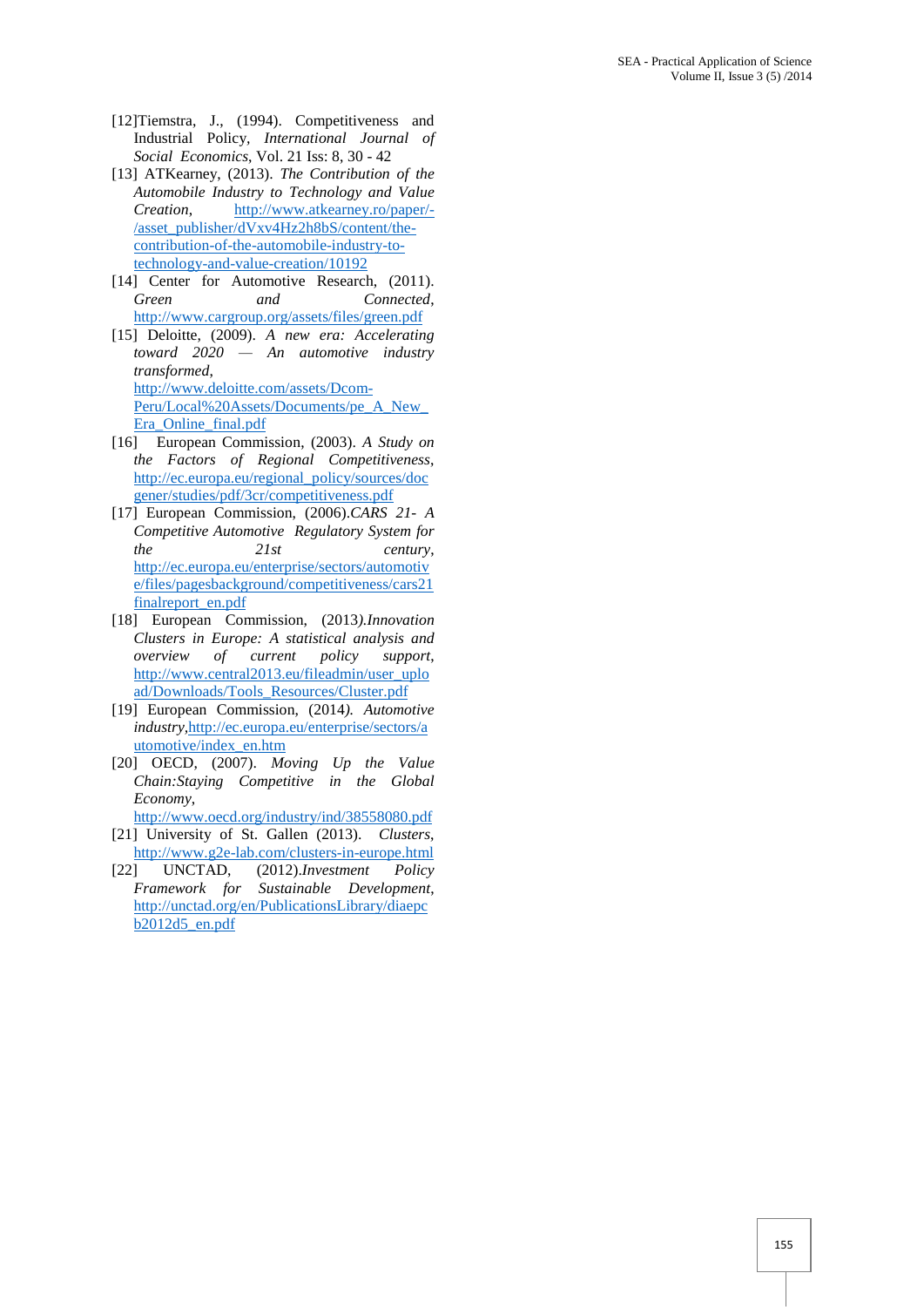

*Figure No.1.* Changes in the supply chain in automotive industry Source: Stratmann, G., Reiner, R. (2010). *Clusteringintheautomotivesector,* European Innovation Workshop,ftp://ftp.cordis.europa.eu/pub/paxis/docs/gerrit\_stratmann.pdf



*Figure No.2.* Business segments adjacent to automotive industry Source: Center for Automotive Research, (2011). *Green and Connected*,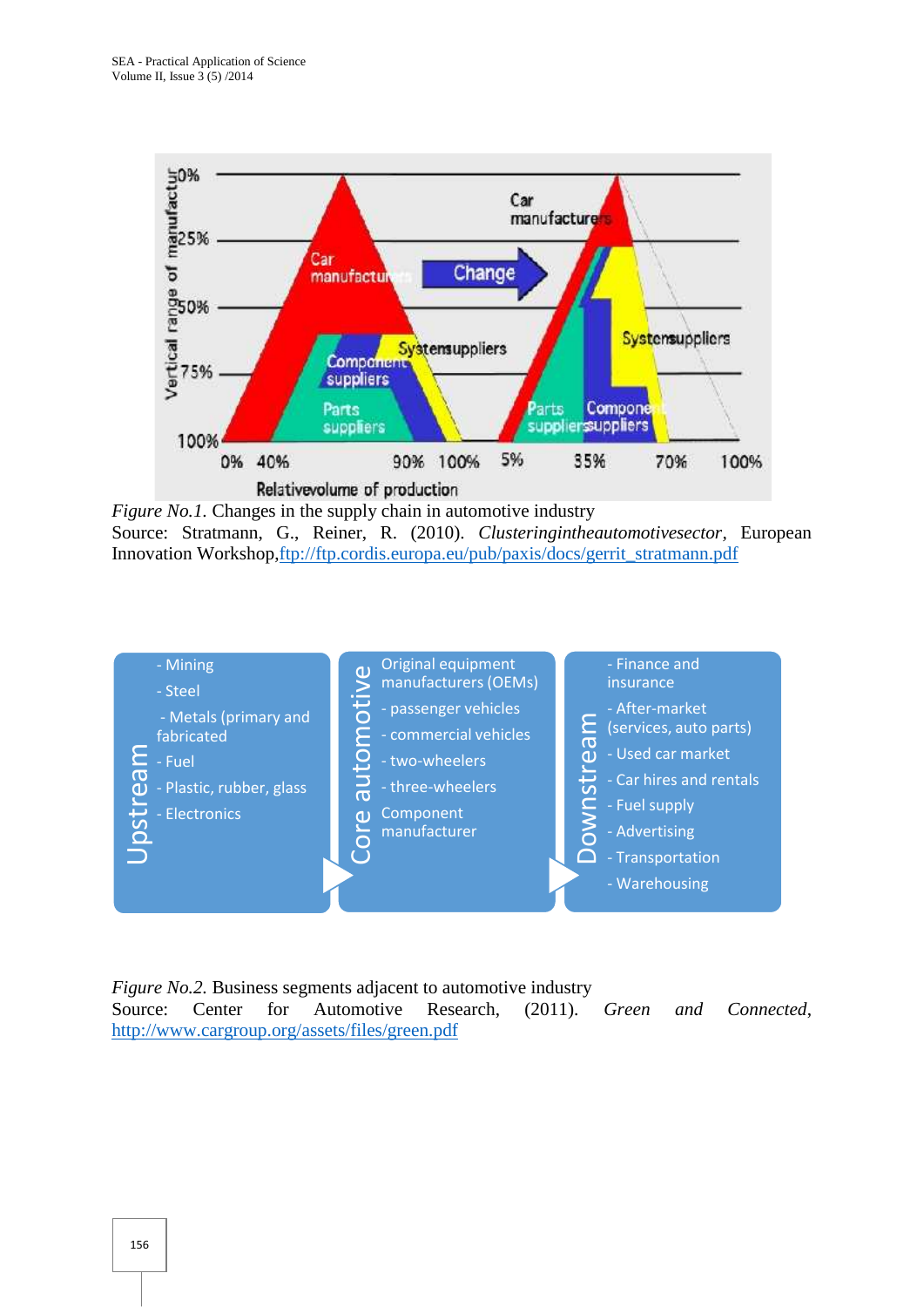

*Figure No.3.*Automotive contribution to national development Source: Center for Automotive Research, (2011). *Green and Connected*, http://www.cargroup.org/assets/files/green.pdf



*Figure No.4.*Automotive clusters in Europe Source: Elms, D., Low, P., (2013).*Global value chains in a changing world*, http://www.wto.org/english/res\_e/booksp\_e/aid4tradeglobalvalue13\_e.pdf